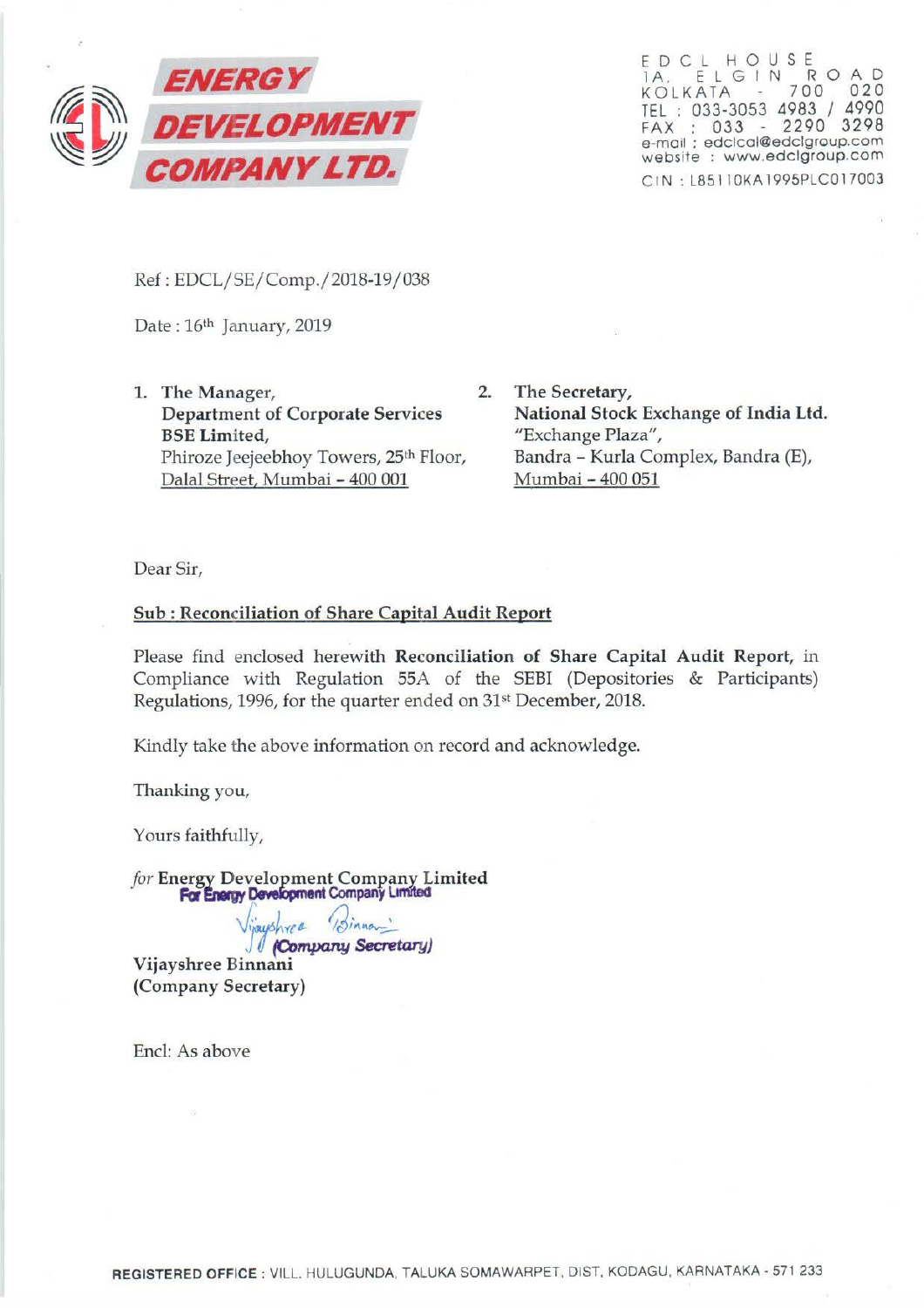## **P. SARAWAGI & ASSOCIATES**  COMPANY SECRETARIES

NARAYAN! BUILDING Room No. 107, First Floor 27, Brabourne Road. Kolkata- 700 001 Phone : (0) 2210-9146, 4004-0452 (F) +91-33-2262-4788 (M) 98311-96477 e-mail : pawan.sarawagi@gmail.com. pawan@sarawagi.in website : www.sarawagi.in

The Board of Directors Energy Development Company Limited Regd. Office: Vill - Hulugunda Taluka Somawarpet, Dist. : Kodagu Karnataka  $- 571$  233

## RECONCILIATION OF SHARE CAPITAL AUDIT REPORT FOR THE OUARTER ENDED 31ST DECEMBER, 2018

We have examined the Register of Members furnished by Energy Development Company Limited (hereinafter referred to as "the Company") and its Registrars and Share Transfer Agents, Niche Technologies Private Limited, for issuing the Report, in accordance with Regulation 55A of the SEBI (Depositories and Participants) Regulations, 1996 and the SEBI's Circular No. D&CC/FITTC/CIR-16/2002 dated 31<sup>st</sup> December, 2002 (as amended).

The statement of particulars for the quarter ended  $31<sup>st</sup>$  December, 2018 requires to be furnished is annexed herewith in the format prescribed by SEBI for the said Reconciliation of Share Capital Audit Report.

In our opinion and to the best of our knowledge and according to the information and explanations given to us and based on such verification as considered necessary, we hereby certify that particulars given in the Annexed Report are true and correct.

> For P. SARA WAGJ & ASSOCIATES Company Secretaries



Procaway

(P.K. Sarawagi) Proprietor Membership No. FCS 3381 Certificate of Practice No.: 4882

Place : Kolkata Date : 16<sup>th</sup> January, 2019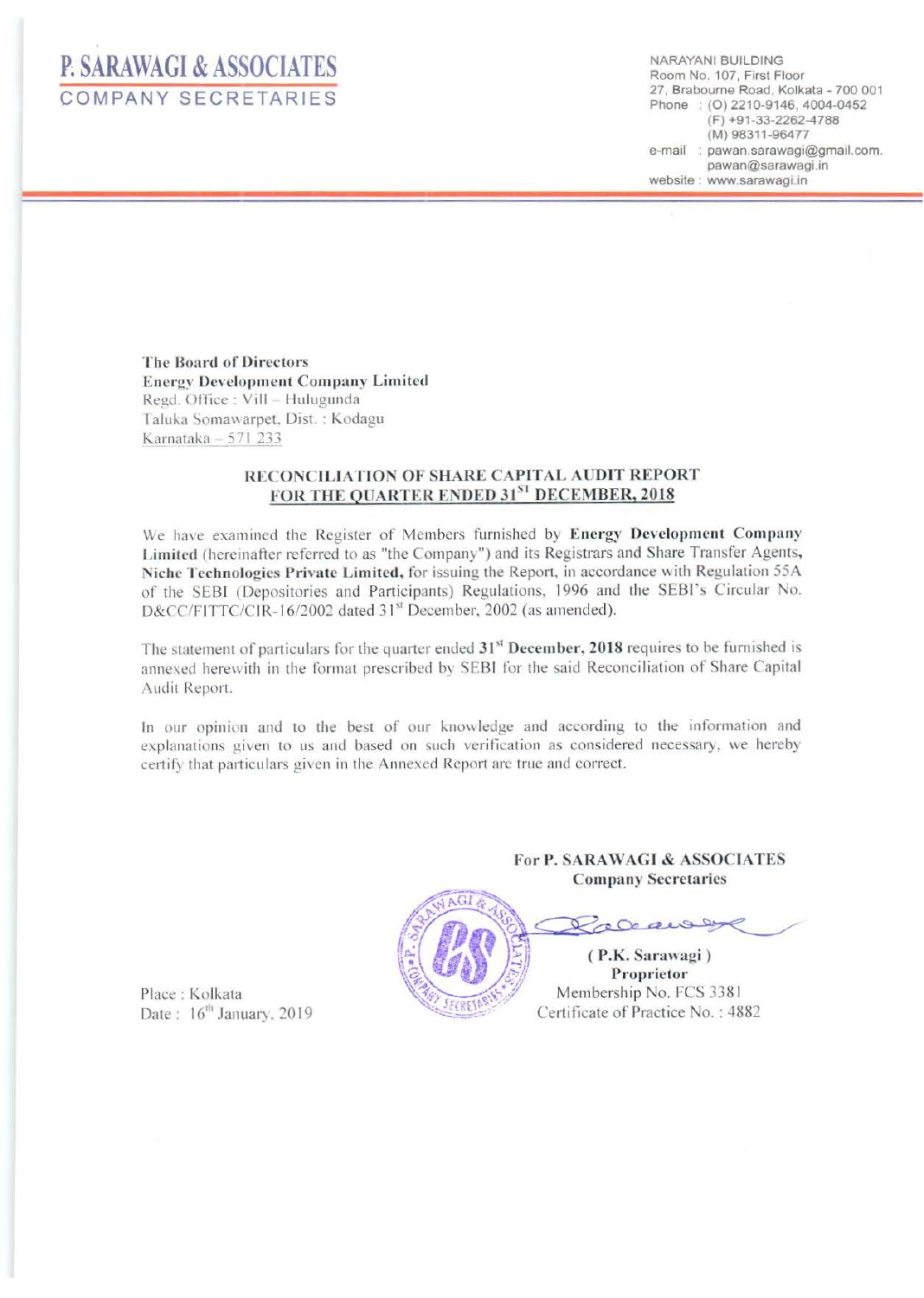## RECONCILIATION OF SHARE CAPITAL AUDIT REPORT

| 1.                       | For Quarter Ended                                                                                                                                                   | ÷,                                        | 31st December, 2018                                                                                                                                        |
|--------------------------|---------------------------------------------------------------------------------------------------------------------------------------------------------------------|-------------------------------------------|------------------------------------------------------------------------------------------------------------------------------------------------------------|
| 2.                       | <b>ISIN</b>                                                                                                                                                         | ł.                                        | INE306C01019                                                                                                                                               |
| 3.                       | Face Value                                                                                                                                                          | ÷                                         | Rs.10/- each                                                                                                                                               |
| 4.                       | Name of the Company                                                                                                                                                 | ţ.                                        | <b>Energy Development Company Limited</b>                                                                                                                  |
| 5.                       | Registered Office Address                                                                                                                                           | $\hat{\boldsymbol{\cdot}}$                | Vill - Hulugunda, Taluka Somawarpet,<br>Dist.: Kodagu, Karnataka - 571 233                                                                                 |
| 6.                       | Correspondence Address                                                                                                                                              | $\frac{1}{2}$                             | EDCL House, 1A Elgin Road<br>Kolkata - 700 020                                                                                                             |
| 7.                       | Telephone & Fax Nos.                                                                                                                                                | ÷                                         | Phone: (033) 4041-1983/1990<br>Fax No.: (033) 2290-3298                                                                                                    |
| 8.                       | E-mail Address                                                                                                                                                      | $\ddot{\cdot}$                            | secretarial@edclgroup.com                                                                                                                                  |
| 9.                       | Names of the Stock Exchanges where<br>the Company's securities are listed                                                                                           | ÷                                         | 1. BSE Limited<br>National Stock Exchange of India<br>2.<br>Limited                                                                                        |
| 10.<br>11.<br>12.<br>13. | <b>Issued Capital</b><br>Listed Capital (Exchange-wise)<br>(as per Company's records)<br>Held in Dematerialised Form in CDSL<br>Held in Dematerialised Form in NSDL | ţ.<br>ţ.                                  | % of Total<br>Number of<br>Shares<br><b>Issued Capital</b><br>100.00<br>4,75,00,000<br>100.00<br>4,75,00,000<br>17.78<br>84,46,279<br>3,90,22,915<br>82.15 |
| 14.                      | Physical                                                                                                                                                            |                                           | 0.07<br>30,806                                                                                                                                             |
| 15.                      | Total Number of Shares (12+13+14)                                                                                                                                   |                                           | 4,75,00,000<br>100.00                                                                                                                                      |
| 16.                      | Reasons for difference, if any, between :<br>10 & 11, 10 & 15 and 11 & 15                                                                                           |                                           | Not Applicable.                                                                                                                                            |
| 17.                      | Certifying the details of changes in :<br>share capital during the quarter under<br>consideration, as per table below                                               |                                           | Nil.                                                                                                                                                       |
|                          | Applied/<br>Not<br>exchanges<br>No. of<br>applied<br>Particulars*<br>for listing<br>Shares                                                                          | Listed on<br>stock<br>(specify)<br>names) | In principal<br>approval<br>pending for<br>Whether<br>stock<br>Whether<br>intimated<br>exchanges<br>intimated<br>(specify names)<br>to CDSL<br>to NSDL     |

\* Rights, Bonus, Preferential Issue, ESOPs, Amalgamation, Conversion, Buyback, Capital Reduction, any other (to specify)

Energy Development Company Limited



i.